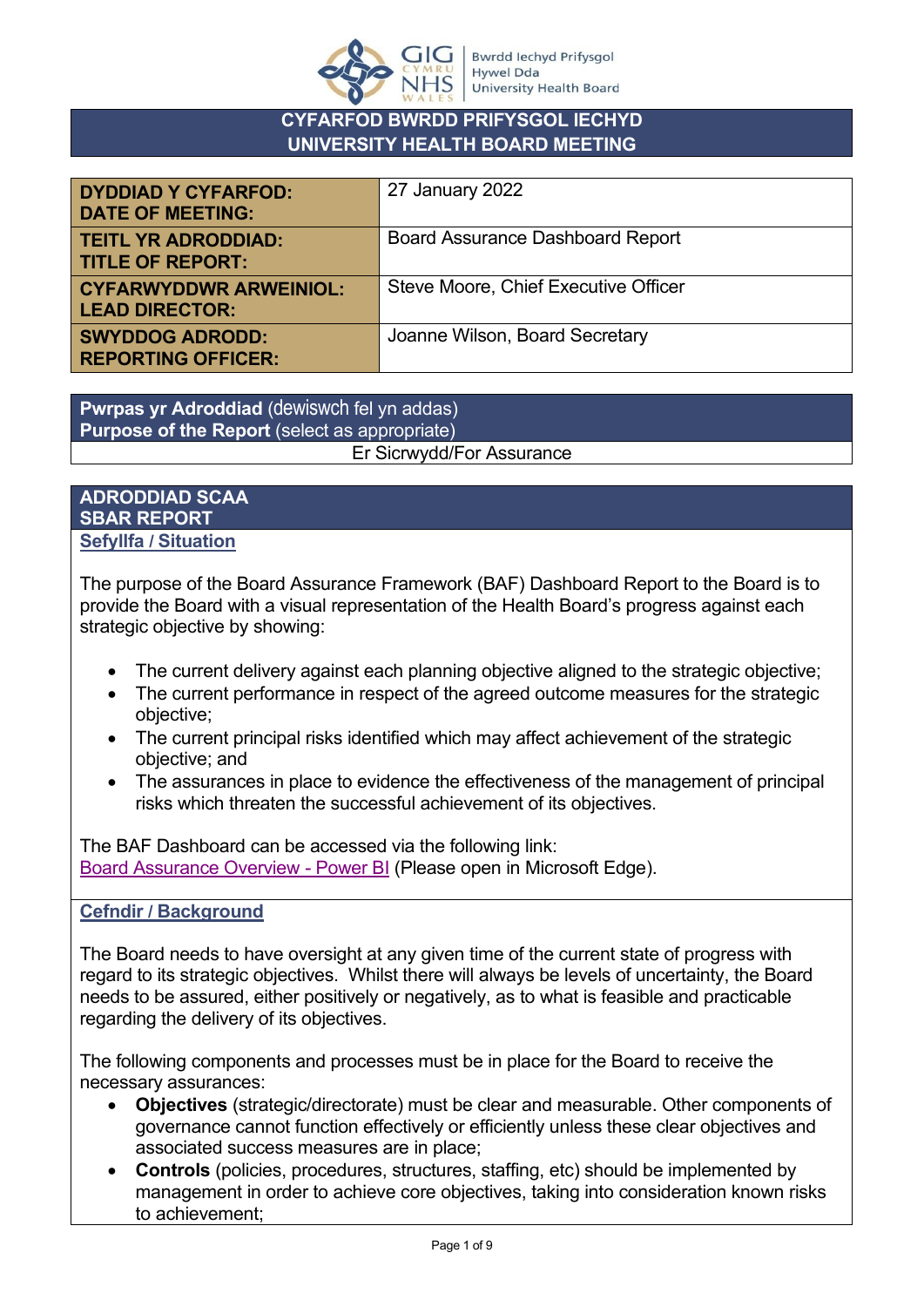- **Performance** against tangible measures of success should be regularly reviewed, with shortfalls/weaknesses identified as a risk to the achievement of objectives;
- **Risks** to the achievement of objectives and individual tangible success measures should be identified. Risks should be assessed and graded in terms of their impact on a particular or specific objective and escalated for consideration against higher objectives as required;
- **Risk management** decisions should be taken in light of risk appetite, risk tolerance, and the cumulative impact and likelihood of any or all of the risks threatening achievement of a single objective;
- **Action** should be taken in response to risk, including additions or amendments to the control framework.

These components and processes of governance must be embedded effectively, as the Board needs to be reliably assured that each component is operating effectively within an overall framework.

Once reliable information and assurance in relation to each component is available in relation to a particular strategic objective, the Board can begin to feel confident about the delivery of that objective.

The BAF provides the framework for this approach.

**Asesiad / Assessment**

Our six strategic objectives form the basis of our BAF.

1. Putting people at the heart of everything we do

2. Working together to be the best we can be

- 
- 4. The best health and wellbeing for our communities
- 5. Safe, sustainable, accessible, and kind care
- 6. Sustainable use of resources

3. Striving to deliver and develop excellent services

These objectives set out the aims of the organisation – the horizon the organisation is driving towards over the long term – which will be used to guide the development and delivery of the shorter-term planning objectives over many years.

The BAF Dashboard Report provides the Board with a visual representation of the Health Board's progress against each strategic objective by showing:

- The current delivery against each planning objective aligned to the strategic objective;
- The current performance in respect of the agreed outcome measures for the strategic objective;
- The current principal risks identified which may affect achievement of the strategic objective; and
- The assurances in place to evidence the effectiveness of the management of principal risks which threaten the successful achievement of its objectives.

The BAF Dashboard can be accessed via the following link: [Board Assurance Overview -](https://app.powerbi.com/view?r=eyJrIjoiNTQxMGMyZTEtMmExNi00Y2MxLTk1ZGYtYmQ3Njg0N2ZmNTQ5IiwidCI6ImJiNTYyOGI4LWUzMjgtNDA4Mi1hODU2LTQzM2M5ZWRjOGZhZSJ9) Power BI (Please open in Microsoft Edge).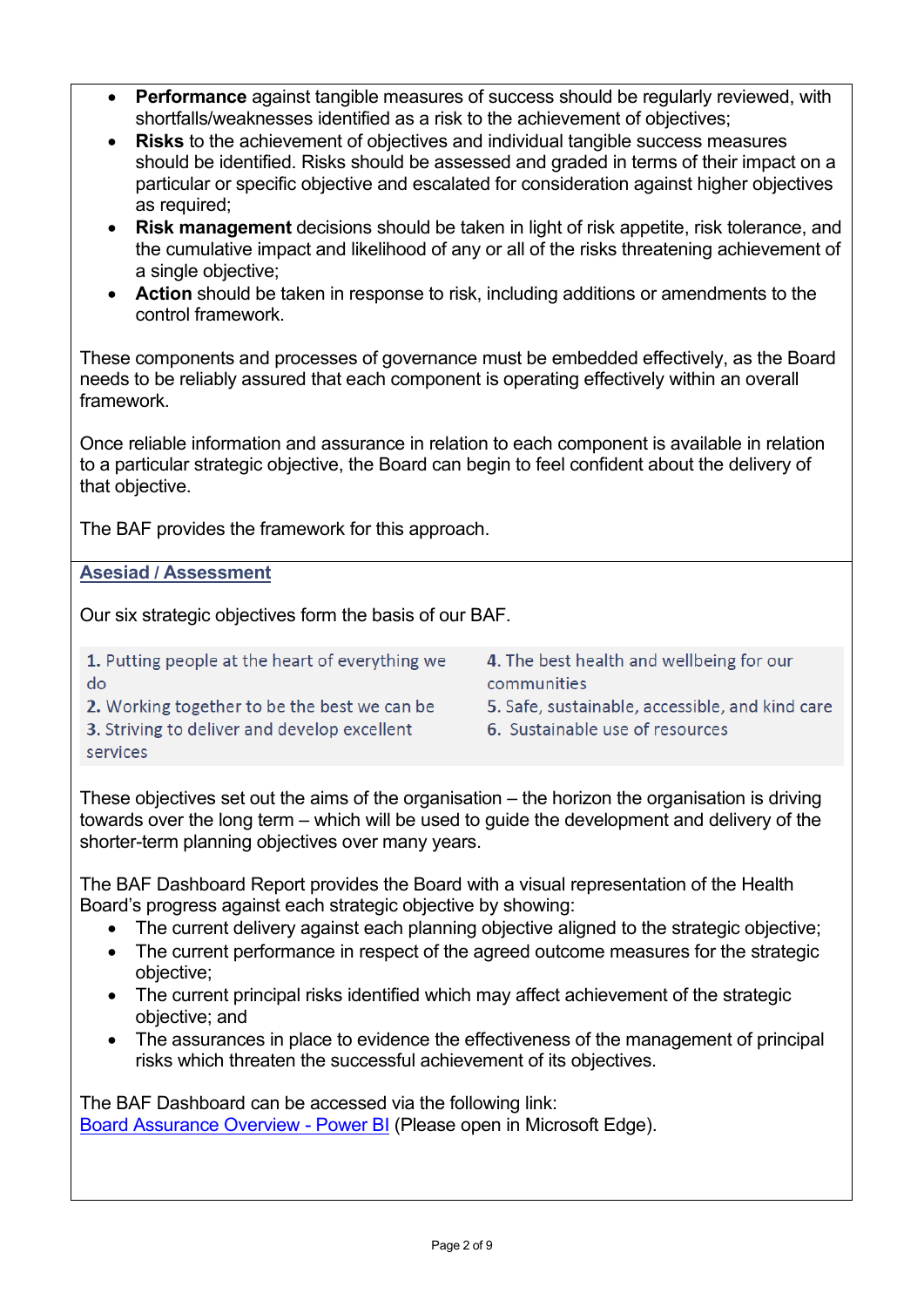Since the previous Board meeting in November 2021, the following work has been undertaken to produce the BAF Dashboard:

### Planning Objectives

All Committees have received a progress report on delivery of the Planning Objectives (PO) that have been aligned to them.

As part of the process for the development of our 2022/25 Plan, a process of reviewing the current set of planning objectives has been undertaken with the Executive Team to, where appropriate:

- update the wording of the planning objectives
- introduce new planning objectives

Any proposed changes to planning objectives will be discussed at the Executive Team and presented to the Board for approval at the January 2022 Public Board meeting. Once approved, these changes will be incorporated into the BAF Dashboard Report and will inform the basis of next year's plan.

#### Outcome Measures

Since the previous Board meeting, work has progressed with colleagues within Organisational Development and the Patient Experience team. The staff survey will be sent to 1000 members of staff a month, with all members of staff having an opportunity to complete the questionnaire once every year. The first staff survey was sent to 1000 members of staff in December 2021. Additional questions aligned to our Patient Charter have also been incorporated into our patient surveys. These results are now beginning to be fed through to the relevant outcome measures within the BAF dashboard.

Consideration has been given as to how relevant improvement work is highlighted. A digital solution is currently being explored and the Board will be regularly appraised of progress.

Over the next couple of months, further work will be undertaken on the outcome measures, such as considering what the ambition for each measure should be and the key milestones to achieve this.

#### Principal Risks and Assurances

The principal risks' actions have been updated following the planning objectives update reports to the Board Committees and have been reviewed by Executive Risk Owners. The principal risks and assurances have been reported to the Executive Team prior to the January Board.

The risk component of the BAF dashboard report will provide a high level visual of the current and target risk scores, the risk tolerance level, the number of first, second and third line assurances, and an assurance rating which will advise whether there are concerns with the effectiveness of the controls in place. A detailed principal risk and assurance report is available via a link on the BAF Dashboard.

#### **What the BAF is reporting this month**

The Board should focus its attention on areas of poor performance in terms of progress against delivery of planning objectives, slow or no impact on agreed outcome measures, significant risks to the achievement of strategic objectives, where there is little confidence in the assurances provided. Committees may also identify and advise of weaknesses in the assurances that have been provided to them. Below is brief overview of the key information that the BAF Dashboard report is providing this month in respect of the Health Board's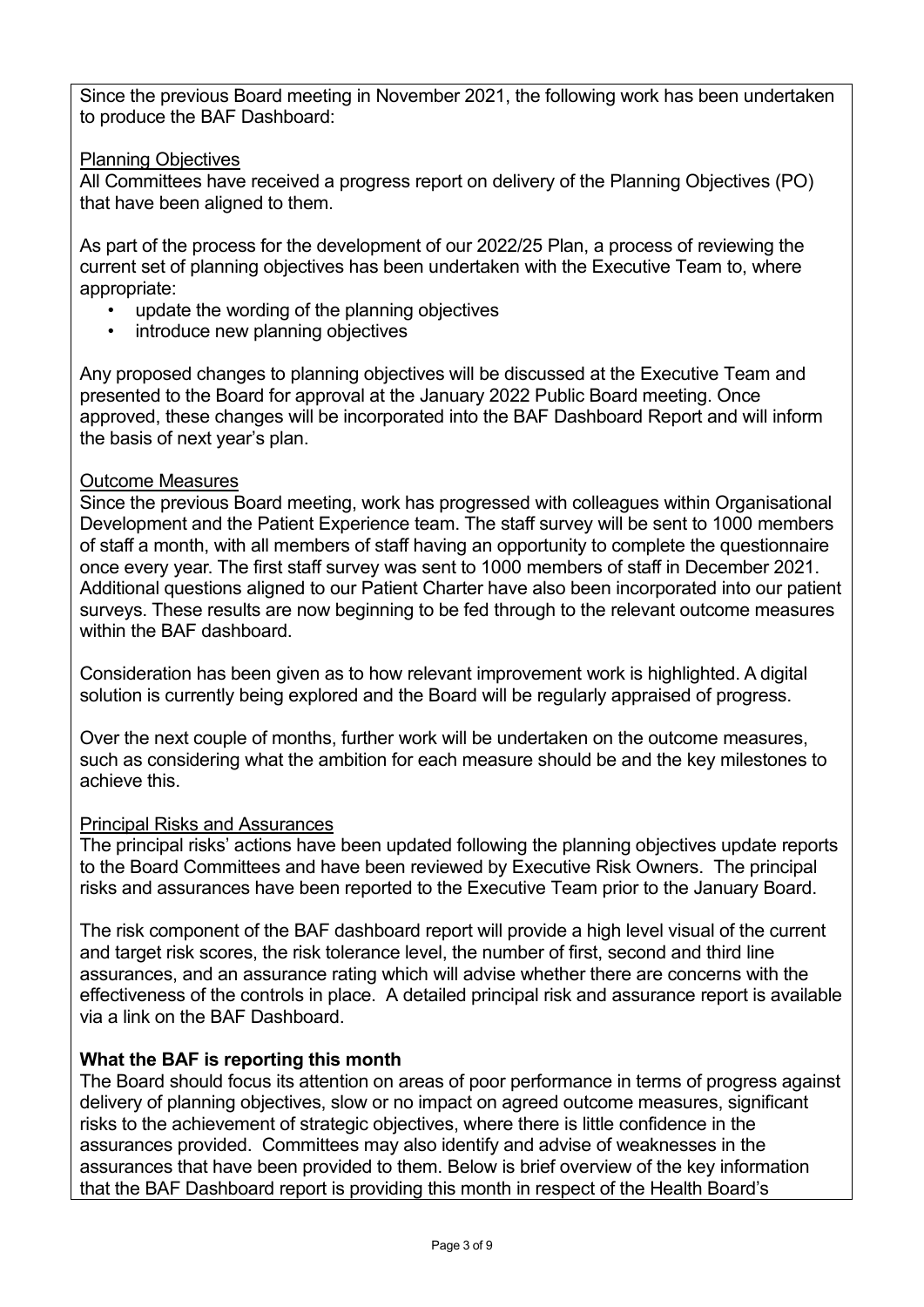progress to achieving its strategic objectives. Our intention is to strengthen the narrative going forward.

Overall this month, the [BAF Dashboard](file://///cymru.nhs.uk/hdd_dfs/shares/HDUHB/Corporate%20Services%20Directorate/LHB%20Board%20&%20Stat%20Committee/Public%20Board/13.%202022/1.%2027%20January%202022/3.1%20BAF/eyJrIjoiNTQxMGMyZTEtMmExNi00Y2MxLTk1ZGYtYmQ3Njg0N2ZmNTQ5IiwidCI6ImJiNTYyOGI4LWUzMjgtNDA4Mi1hODU2LTQzM2M5ZWRjOGZhZSJ9) is showing that 4 planning objectives have been completed. 32 planning objectives are on track, with another 2 ahead of schedule, and 15 that are currently behind schedule. This is a deteriorating position from the previous report as the number of planning objectives behind schedule has increased from 9 to 15. One further planning objective (5M) has been reported as ahead of schedule since the previous meeting.

Strategic Objective 1 – Putting people at the heart of everything we do

- Three Planning Objects are behind (1B Hywel Dda Health Hub Single Point of Contact; 1C Customer service - training and development programme; 1E Waiting List Initiative) compared to one in the previous reporting
- There have been no changes to the risk scores of the 3 principal risks aligned to this strategic objective. A number of planning objectives have been identified as actions to our ability to manage this risk, 2 of which are currently behind schedule (2D and 2G) however this should not impact the overall achievement dates for the objectives. 3 new risk actions have been added to risk 1186 (Ability to attract, retain and develop staff with the right skills) relating to developing overseas resourcing and retention programmes, and researching an "internal labour market" concept for health and social care. Risk 1184 (Measuring how we improve patient and workforce experience) has a current risk score of 8, and the establishment of a Command Centre Steering Group has increased the assurance mechanisms in place for this risk. Risk 1185 (Consistent and meaningful engagement through our workforce) has been reviewed, with assurance provided that work is still on track to implement the actions listed under 'gaps in controls'. Further assurances have been identified as being required on all 3 risks aligned to this strategic objective.
- In respect of the agreed outcome measures for this strategic objective, the organisation has previously reported on patient experience only in emergency departments however are now also including data for inpatient and outpatient activity. The overall patient experience has remained high between 90% and 95% since June 2020. As mentioned above, the new staff survey started in December 2021 with 1,000 staff being invited to participate. The overall response rate was 23% and the overall staff engagement score was 3.8 (out of 5). No update is available for the other measure which is reported annually i.e. adults able to influence decisions affecting their area annually.

# Strategic Objective 2 – Working together to be the best we can be

- Planning Objective 2C (Continuous engagement) has been completed; all but two of the planning objectives (2D Clinical Education Plan – this was also behind in the previous reporting period; 2G NHS and related care careers workforce programme) are on track. For 2D although currently behind target, it is envisaged that this will not impact the overall achievement date.
- There has been no change to the level of risk of the four principal risks aligned to this strategic objective. Again the most significant risk linked to this strategic objective is 1186 (Attract, retain and develop staff with right skills) – an update has been provided above in Strategic Objective 1. There is no change to the risk 1187 which has a risk score of 16. Of the 6 planning objectives identified as actions to manage this risk, 1 has been completed (2C), with 2 currently behind schedule (2D and 2G) however this should not impact the overall achievement dates for the objectives. Risk 1188 (Effective leveraging within partnerships and carers) has been reviewed with work continuing to progress identified actions. Further assurances have been identified as being required on all 4 risks aligned to this strategic objective.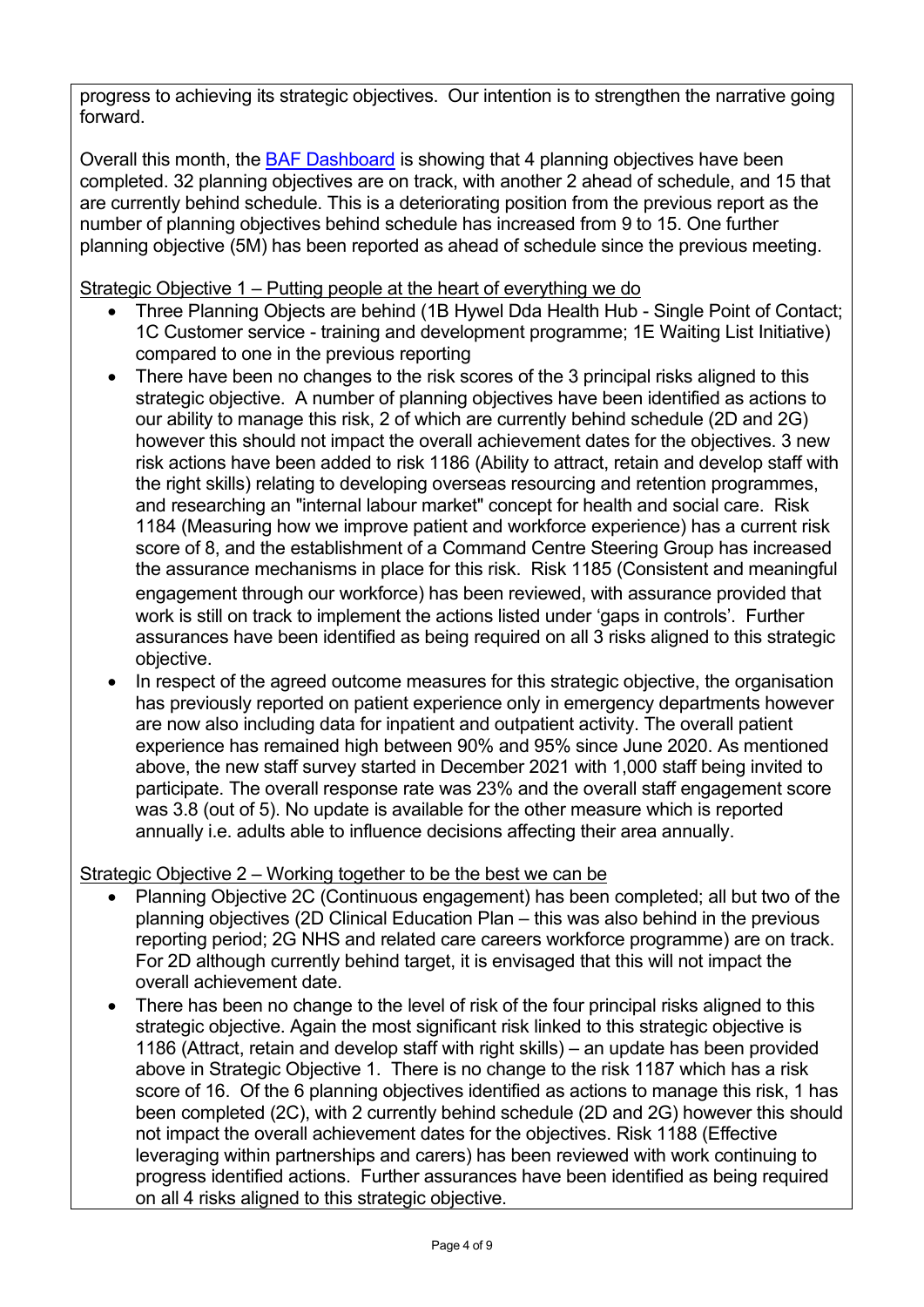• At present, data is available for two out of the three outcome measures for this strategic objective. Of those staff members who responded to the new staff survey, 71% reported that team members trust each other's contributions and 66% reported having a PADR in the last 12 months that has supported them with clear objectives aligned to team and organisation goals.

Strategic Objective 3 – Striving to deliver and develop excellent services

- Two planning objectives (3D and 3F) have been completed, with two planning objectives currently behind schedule (3B – as per the previous reporting period and 3I Contract reform) and one ahead of schedule (3E Business intelligence and modelling). For 3E, which was on track previously, this is due to limited information on contract reform negotiations, which has limited the ability to plan for future contract structure and implications on service delivery. Concerns raised around the impact of the development of the Optometry contract and the requirement for additional staffing to support contract implementation and monitoring.
- There has been no change to the level of the risks aligned to this strategic objective. Again, the principal risk (1186) reflects the importance of increasing staff capacity to achieve this strategic objective – an update has been provided above in Strategic Objective 1. Risk 1189 (Timely and sufficient learning, innovation and improvement) has a current risk score of 9, with 1 action completed, 1 ahead of schedule, 3 are on track, with timescales for the remaining 3 actions to be confirmed to Board as part of the Integrated Medium Term Plan (IMTP) process. Work is progressing on identified actions in risk 1190 (Capacity to engage and contribute to 'Improving Together'), with all actions on track or ahead of schedule. This has a current risk score of 16, identifying operational pressures presenting a challenge to being able to fully engage with clinical teams prior to roll out of the programme. Due to current operational and COVID pressures, the Performance team have been unable to meet with operational staff. Further assurances have been identified as being required on all 4 risks aligned to this strategic objective.
- In respect of outcome measures, 57% of staff surveyed in December 2021 reported being able to make improvements in their area of work, 83% of all staff have completed basic improvement training and 1.5% of all staff have completed training to lead improvement and change in practice in their work area. No update is available for the number of new hosted research and development studies, which is reported annually.

# Strategic Objective 4 – The best health and wellbeing for our communities

- One planning objective 4E (Making Every Contact Count Implementation) remains behind; however, another 4L (Social Model for Health) which was previously behind is now on-track.
- There has been no change to the level of the 3 risks aligned to this strategic objective. The most significant risk 1192 (Wrong value set for best health and well-being) has a current risk score of 16, which reflects the challenge that there is no universally accepted view of the best health and wellbeing and information on wellbeing is not routinely collected with every encounter with our population. Out of the 12 actions identified, 2 actions are behind schedule (4E and 6I) with 1 completed (2C), 6 on track and 3 have been re-prioritised due to our on-going pandemic response, with timescales to be confirmed to Board as part of the IMTP process. Both risk 1193 (Broadening or failure to address health inequalities) and risk 1194 (Increasing uptake and access to public health interventions) have current risk scores of 9, with work progressing on identified actions, and those actions being progressed on-track. Further assurances have been identified as being required on all 3 risks aligned to this strategic objective.
- No updates are available for the 3 outcome measures identified for this strategic objective, which are all reported annually.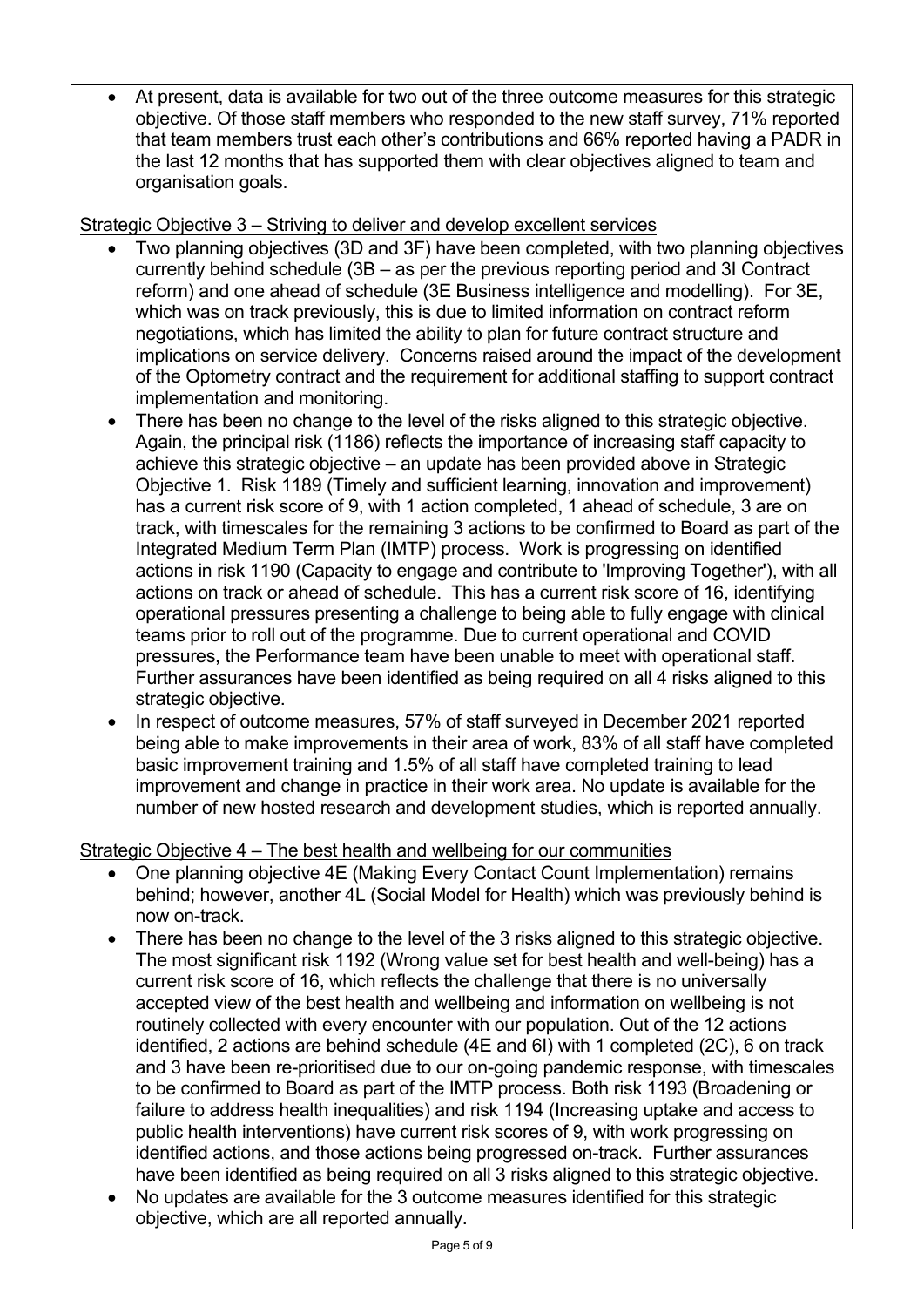# Strategic Objective 5 – Safe, sustainable, accessible and kind care

- One Planning Objective (5M Implementation of clinical and all Wales IT systems) is now ahead but 4 planning objectives are reported as being behind: 5K (Clinical Effectiveness) which was behind in the previous reporting period, and 5C, 5D and 5E (all relating to the Programme Business Case). For these, work is underway to detail the critical path activities for achievement of the PO target date. There are significant challenges, some of which will become clearer as the PBC process is completed and more is understood regarding the business case requirements for the programme and the key tasks required in relation to the new hospital site selection and planning approval.
- There has been no change to the level of the 3 risks aligned to this strategic objective. Although work is progressing with the development of the Programme Business Case, there are 3 actions currently behind schedule (5C, 5D and 5E) on risk 1196 (Insufficient investment in facilities/equipment/digital infrastructure) which has a current risk score of 16. Risk 1195 (Comprehensive early indicators of shortfalls in safety) has been reviewed, with no work reported to be behind schedule. Risk 1197 (Implementing models of care that do not deliver our strategy) has 4 actions on track, 3 behind (5C, 5D and 5E) with the remaining actions re-prioritised due to our on-going pandemic response, timescales for these will be confirmed to Board as part of the IMTP process. Further assurances have been identified as being required on 1 out of the 3 risks aligned to this strategic objective.
- The measures available for this strategic objective report that incidents resulting in harm have increased during 2021/22 to date (1,105 incidents in December 2021), the reasons for this continue to be investigated. Staff turnover has remained relatively static at 9.2- 9.3% for the past 5 months. Bed day occupancy for our inpatients continues to show cause for concern.

# Strategic Objective 6 – Sustainable Use of Resources

- One planning objective (6E Design and implement a value-based healthcare education programme) has been completed, and two remain behind: 6I (Planning objectives for locality resource allocations – although the analysis required to support this has been completed) and 6J (Recurrent savings based on opportunities for technical and allocative efficiencies). A third, 6C (5 year financial plan) is now behind as well - the financial plan has been developed and shared across the organisation. This is being used as the holistic direction for the more detailed IMTP. The Finance Function have identified a roadmap to breakeven, evidenced via various allocative and technical studies.
- There has been no change to the level of the risks aligned to this strategic objective. Out of the 3 principal risks identified, 2 have a current score of 16. These relate to achieving financial stability (1199) and the ability to shift care in the community (1198) which reflects the complexity of connecting demand, operational capacity planning, workforce planning and financial planning. Further assurances have been identified as being required on 2 out of the 3 risks aligned to this strategic objective.
- The outcome measures for this strategic objective show that, in December 2021, less than 4% of the Health Board's third party spend was with local Hywel Dda suppliers, which is a considerable decline in performance. The Health Board will take steps to validate the data and investigate causes, in order to provide an update for the next Board meeting in March 2022. Our year-to-date deficit is in line with achieving the agreed £25m deficit target for year end. No update is available for the annual carbon outcome but work is underway to refine the measure used.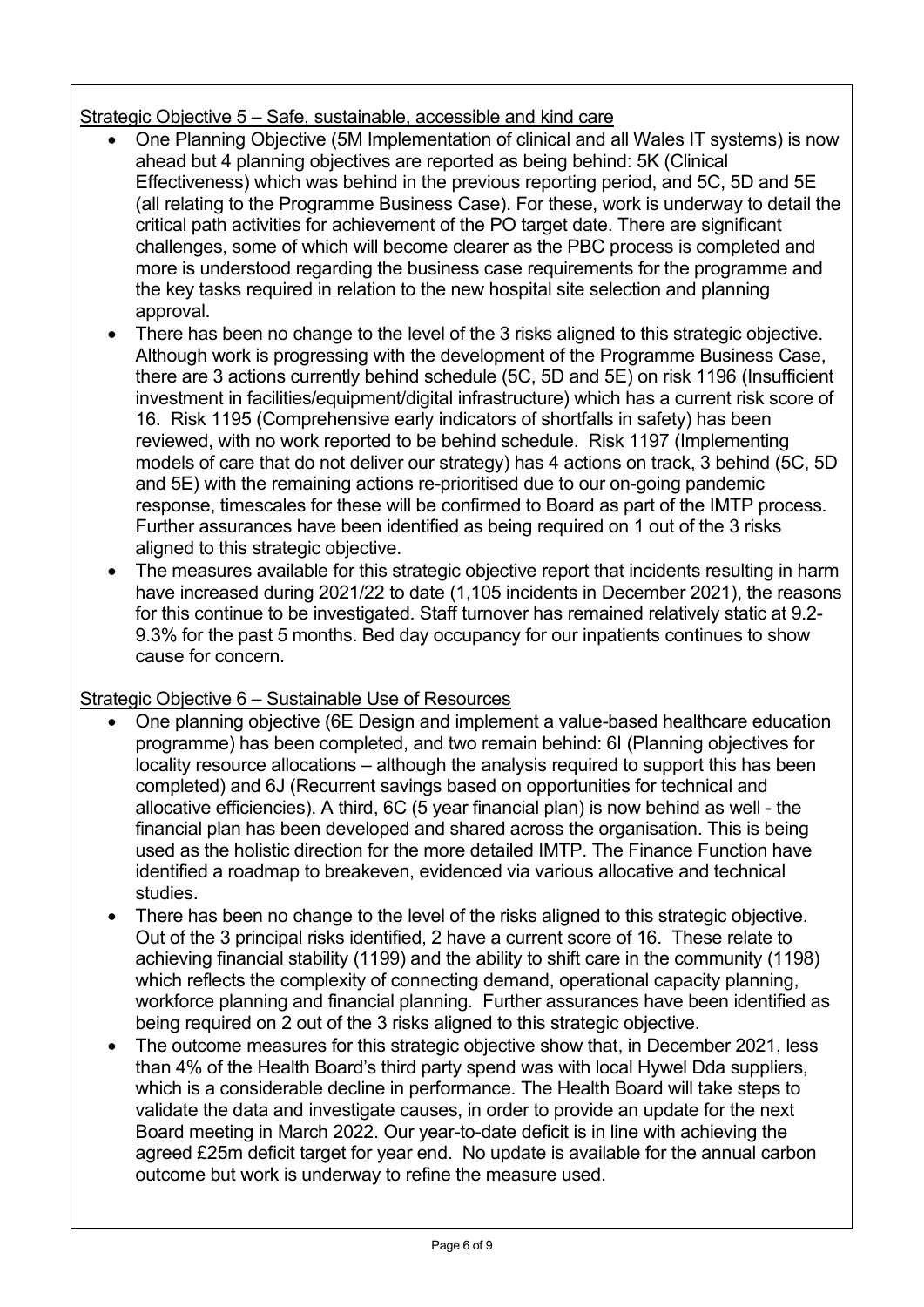**Argymhelliad / Recommendation**

The Board is asked to:

• Seek assurance on any areas that give rise to specific concerns.

| <b>Amcanion: (rhaid cwblhau)</b>          |                                           |  |  |  |
|-------------------------------------------|-------------------------------------------|--|--|--|
| Objectives: (must be completed)           |                                           |  |  |  |
| Cyfeirnod Cofrestr Risg Datix a Sgôr      | Not applicable                            |  |  |  |
| Cyfredol:                                 |                                           |  |  |  |
| Datix Risk Register Reference and         |                                           |  |  |  |
| Score:                                    |                                           |  |  |  |
| Safon(au) Gofal ac lechyd:                | Governance, Leadership and Accountability |  |  |  |
| Health and Care Standard(s):              |                                           |  |  |  |
|                                           |                                           |  |  |  |
|                                           |                                           |  |  |  |
| <b>Amcanion Strategol y BIP:</b>          | All Strategic Objectives are applicable   |  |  |  |
| <b>UHB Strategic Objectives:</b>          |                                           |  |  |  |
|                                           |                                           |  |  |  |
|                                           |                                           |  |  |  |
| <b>Amcanion Llesiant BIP:</b>             | 10. Not Applicable                        |  |  |  |
| <b>UHB Well-being Objectives:</b>         |                                           |  |  |  |
| <b>Hyperlink to HDdUHB Well-being</b>     |                                           |  |  |  |
| <b>Objectives Annual Report 2018-2019</b> |                                           |  |  |  |
|                                           |                                           |  |  |  |

| <b>Gwybodaeth Ychwanegol:</b><br><b>Further Information:</b> |                                         |
|--------------------------------------------------------------|-----------------------------------------|
| Ar sail tystiolaeth:                                         | <b>Good Governance Institute</b>        |
| Evidence Base:                                               | Institute of Risk Management            |
|                                                              | <b>HM Treasury Assurance Frameworks</b> |
| <b>Rhestr Termau:</b>                                        | Contained within the body of the report |
| <b>Glossary of Terms:</b>                                    |                                         |
| Partïon / Pwyllgorau â ymgynhorwyd                           | <b>Executive Team</b>                   |
| ymlaen llaw y Cyfarfod Bwrdd Iechyd                          |                                         |
| Prifysgol:                                                   |                                         |
| Parties / Committees consulted prior                         |                                         |
| to University Health Board:                                  |                                         |

| Effaith: (rhaid cwblhau)<br>Impact: (must be completed)           |                                                                                                                                                                        |
|-------------------------------------------------------------------|------------------------------------------------------------------------------------------------------------------------------------------------------------------------|
| <b>Ariannol / Gwerth am Arian:</b><br><b>Financial / Service:</b> | A sound system of internal control, including financial risk<br>management, enacts robust financial control, safeguards<br>public funds and the Health Board's assets. |
| <b>Ansawdd / Gofal Claf:</b><br><b>Quality / Patient Care:</b>    | Effective risk management identifies risks which can have<br>an impact on quality and safety.                                                                          |
| <b>Gweithlu:</b><br><b>Workforce:</b>                             | Effective risk management identifies risks which can have<br>an impact on the workforce.                                                                               |
| Risg:<br><b>Risk:</b>                                             | Without a robust process in place for managing and<br>mitigating its risks, there is a potential for the Board to be<br>unaware of its key risks.                      |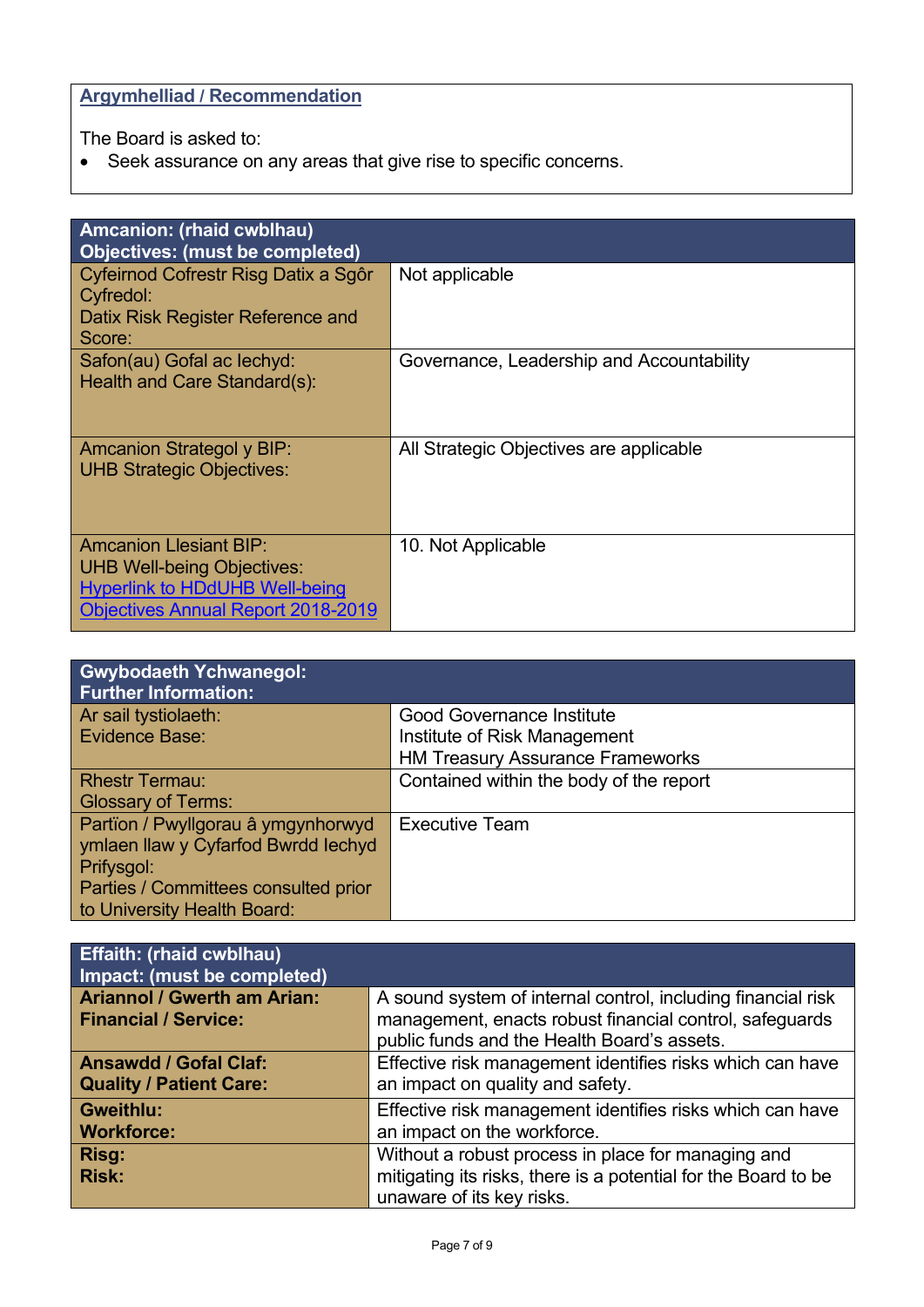| <b>Cyfreithiol:</b><br>Legal:           | Proactive risk management including learning from<br>incidents and events contributes towards<br>reducing/eliminating recurrence of risk materialising and<br>mitigates against any possible legal claim with a financial<br>impact. |  |
|-----------------------------------------|--------------------------------------------------------------------------------------------------------------------------------------------------------------------------------------------------------------------------------------|--|
| <b>Enw Da:</b><br><b>Reputational:</b>  | Poor risk management could affect the reputation of the<br>organisation and reduce confidence of stakeholders.                                                                                                                       |  |
| <b>Gyfrinachedd:</b><br><b>Privacy:</b> | No direct impacts.                                                                                                                                                                                                                   |  |
| Cydraddoldeb:<br><b>Equality:</b>       | Has EqIA screening been undertaken? No<br>$\bullet$<br>Has a full EqIA been undertaken? No                                                                                                                                           |  |